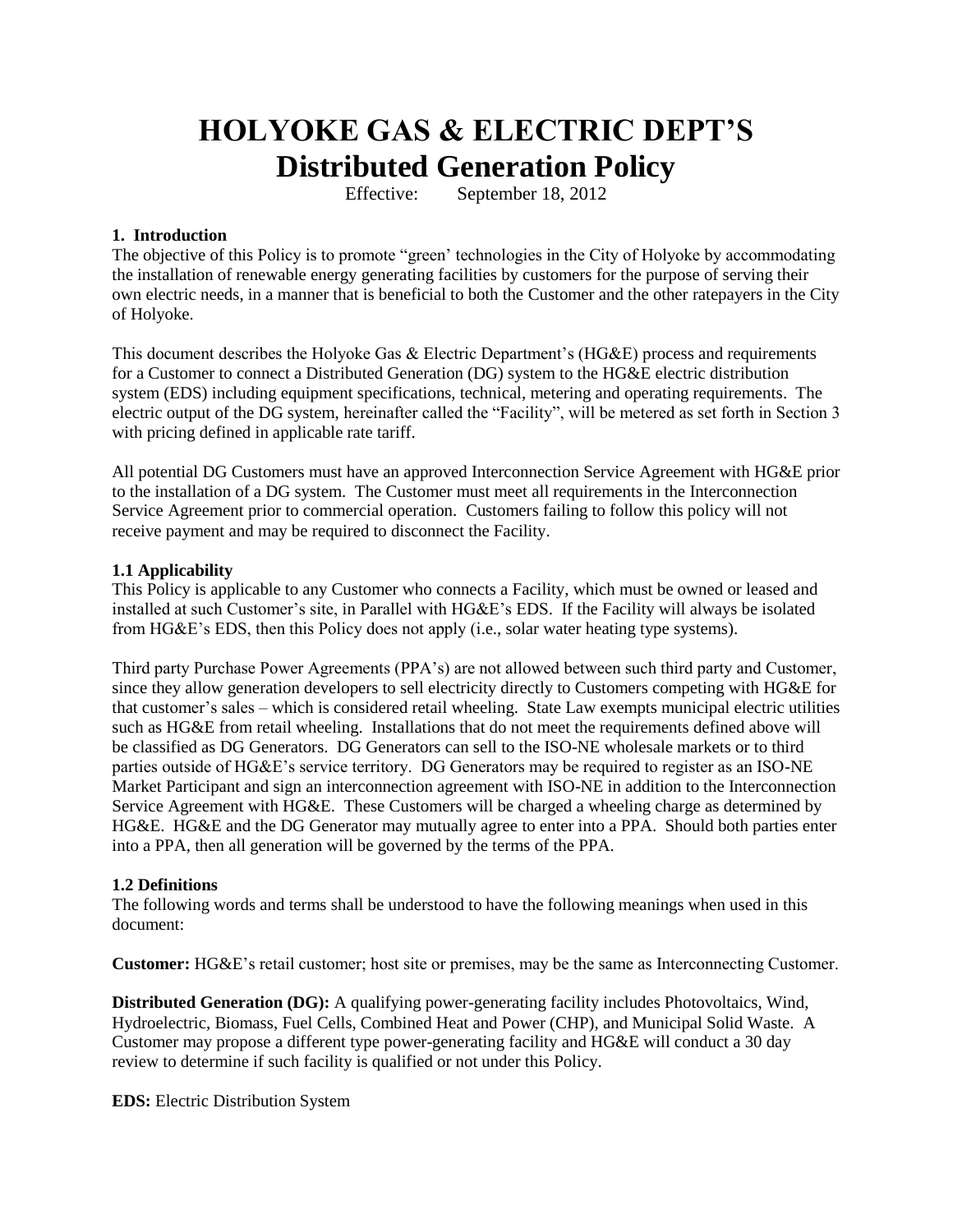**Expedited Process:** As described in Section 5.2, process steps for Listed Facilities from initial application to final written authorization, using a set of technical Screens to determine grid impact.

**Facility:** A source of electricity owned and/or operated by the Interconnecting Customer that is located on the Customer's side of the point of interconnection, and all facilities ancillary and appurtenant thereto, including interconnection equipment, which the Interconnecting Customer requests to interconnect to HG&E's EDS.

**Good Utility Practice:** Any of the practices, methods and acts engaged in or approved by a significant portion of the electric utility industry during the relevant time period, or any of the practices, methods and acts which, in the exercise of reasonable judgment in light of the facts known at the time the decision was made, could have been expected to accomplish the desired result at a reasonable cost consistent with good business practices, reliability, safety and expedition. Good Utility Practice is not intended to be limited to the optimum practice, method, or act to the exclusion of all others, but rather to be acceptable practices, methods, or acts generally accepted in the region.

**Interconnecting Customer:** Entity that owns and/or operates the Facility interconnected to HG&E's EDS, with legal authority to enter into agreements regarding the construction or operation of the Facility.

**Interconnection Service Agreement:** An agreement for interconnection service between the Interconnecting Customer and HG&E.

**Listed:** A Facility that has successfully passed all pertinent tests to conform with IEEE Standard 1547.1- 2005.

**Parallel:** The state of operating the Facility when electrically connected to HG&E's EDS.

**Parties:** The HG&E and the Interconnecting Customer.

**Screen(s):** Criteria by which the HG&E will determine if a proposed Facility's installation will adversely impact HG&E'S EDS in the Simplified and Expedited Processes as set forth in Section 5.

**Simplified Process:** As described in Section 5.1, process steps from initial application to final written authorization for certain inverter-based Facilities of limited scale and minimal apparent grid impact.

**Standard Process:** As described in Section 5.3, process steps from initial application to final written authorization for Facilities that do not qualify for Simplified or Expedited treatment.

**System Modification:** Modifications or additions to HG&E's EDS that are required for the benefit of the Interconnecting Customer.

**Witness Test:** The HG&E's right to witness the commissioning testing as defined in IEEE Standard 1547-2003.

#### **1.3 Forms and Agreements**

The following documents for the interconnection process are included as Attachments:

• Application Forms: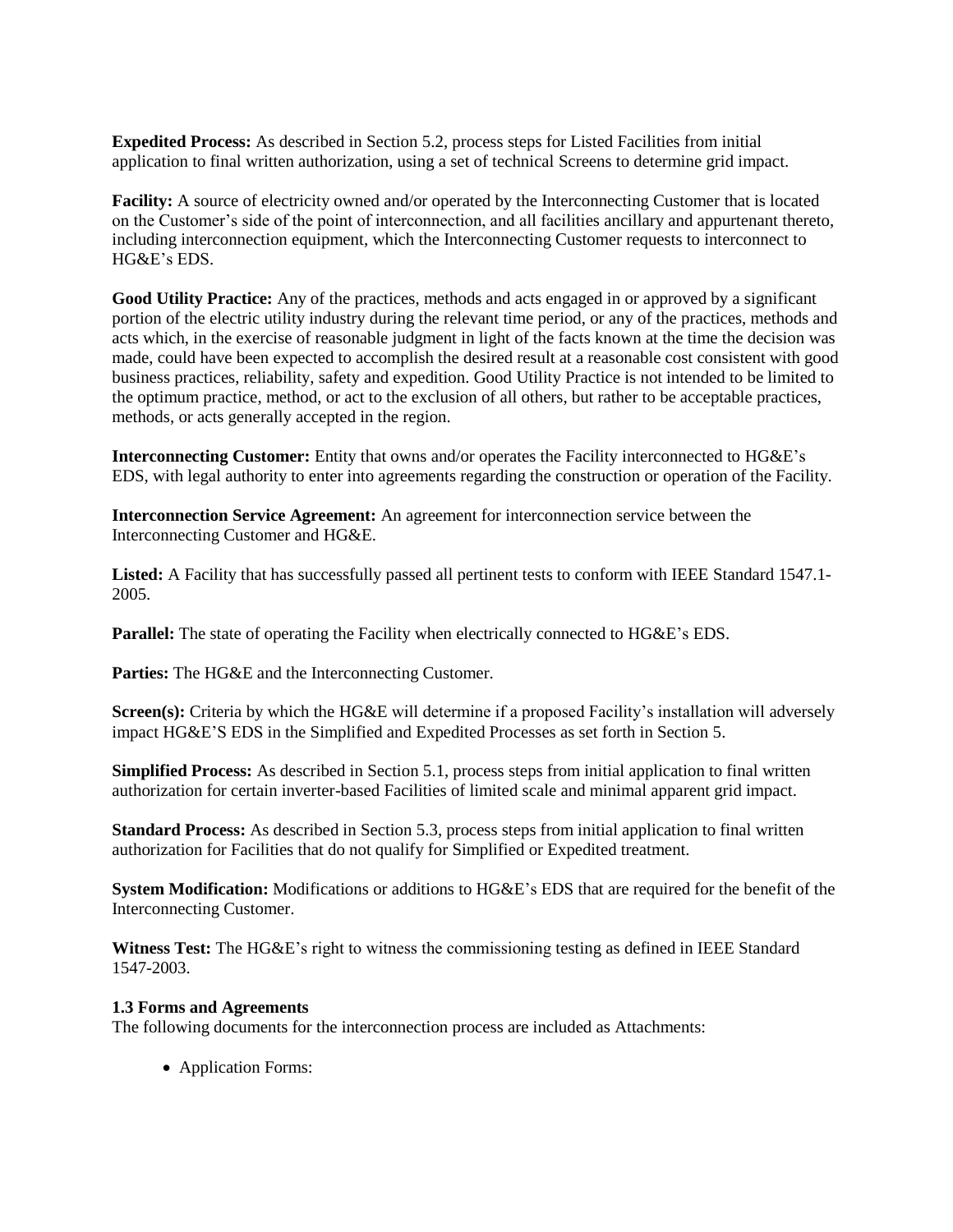- a. Simplified Process application form and service agreement with Terms and Conditions (Attachment A)
- b. Expedited and Standard Process application form (Attachment B)

## **2. Availability**

Customers wishing to install a Facility with HG&E are required to provide HG&E with all the technical information for the system and related equipment at least four weeks prior to installation and comply with all aspects of this document.

Any qualifying Facility must be located on property owned by the Customer within the City of Holyoke and must operate in Parallel with HG&E's EDS.

The credits paid for the generation output from the Facility shall be provided to the respective Customer of such Facility. In no circumstances shall the output from the Facility be provided, sold, or credited to a third party or another HG&E Customer.

- The customer must complete an Application,
- Provide a one-line diagram of the proposed Facility at the time of the application,
- Sign an Interconnection Agreement prior to commencing installation,
- Install an Itron bi-directional meter
- Install a separate Itron single-direction Facility meter,
- Comply with this Policy and HG&E's Rules and Regulations where not inconsistent with any specific provision hereof, and
- Comply with all applicable laws, regulations and standards.

HG&E, at its sole discretion, may limit the cumulative generating capacity of all DG systems within its service territory.

#### **3. Metering**

A separate single direction meter that measures all generation produced by the Facility will be installed. A bi-directional meter will be placed at the main service location that measures net consumption. These meters will be added together on the customer's account for electricity consumption billing and additionally all received electricity (produced by Facility) will be credited at the applicable tariff rate. For example, if the meter measuring the distributed generation reads 500 kWh and the bi-directional meter measuring consumption into and out of the house reads 300 kWh, then the 500 kWh will be added back to the bi-directional meter to get a reading of 800 kWh, which would be the consumption the house would normally see for that month. A monthly meter charge will be included that will cover the cost for maintenance of the meter.

HG&E shall furnish, read and maintain all revenue metering equipment. The Interconnecting Customer shall furnish, install and maintain all meter mounting equipment such as or including meter sockets, test switches, conduits and enclosures.

Billing shall be performed on a monthly basis as part of the normal meter reading and billing cycle. Customers will be charged on their monthly bill for all metered purchases (kWh delivered to customer) based on their rate class independently of the generation produced from the Facility. Metered sales (kWh delivered to HG&E from the Facility) will be credited based on applicable tariff rate.

Any sales may not be transferred to other accounts or meters assigned to the Customer besides that of the account where the Facility is located. In the event that the respective billing account changes ownership,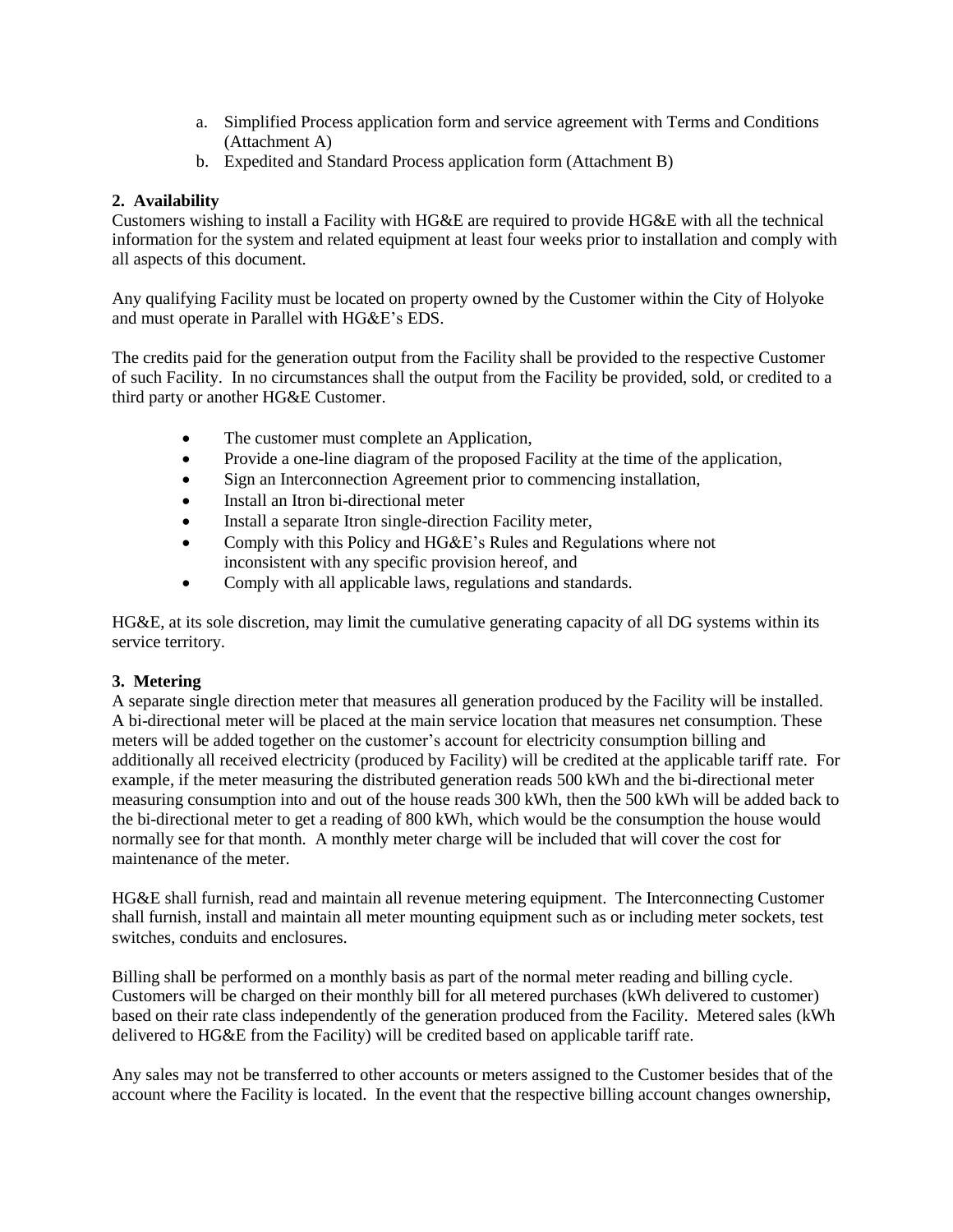any sales will be transferred to the new owner with verification from Customer associated with such change and date associated therewith and the HG&E will require a resubmitted interconnection application depicting the new Customer and Interconnecting Customer, if different.

### **4. Interconnection**

Interconnecting Customer intends to install a Facility that will be connected electrically to HG&E's EDS and operate in Parallel, synchronized with the voltage and frequency maintained by HG&E during all operating conditions. It is the responsibility of the Interconnecting Customer to design, procure, install, operate and maintain all necessary equipment on its property for connection to HG&E's EDS in accordance with Good Utility Practice. The Interconnecting Customer and HG&E shall enter into an Interconnection Service Agreement, with exception of those Facilities that meet the Simplified screening.

The interconnection of the Facility with the HG&E EDS must be reviewed for potential impact to the HG&E EDS as described in Section 5, must meet the technical requirements of Section 6 and must be operated as described in Section 7. Any upgrades or system modifications to the HG&E EDS ("System Modifications") in order to accommodate interconnection of the Facility will be made by HG&E. In addition to the cost associated with the installation and construction of the Facility, the Interconnecting Customer shall be responsible for all HG&E study, metering, and System Modification costs, if applicable. All fees related to the interconnection process are payable in advance of work being performed.

The Interconnecting Customer should consult HG&E before designing, purchasing or installing any generating equipment, in order to verify the nominal utilization voltages, frequency, and phase characteristics of the service to be supplied, the capacity available, and the suitability of the proposed equipment for operation at the intended location. HG&E will in no way be responsible for damages sustained as a result of the Interconnecting Customer's failure to ascertain the electric service characteristics at the proposed interconnection point.

The Facility should be operated in such a manner that it does not compromise, or conflict with, the safety or reliability of the HG&E EDS. The Interconnecting Customer should design its equipment in such a manner that faults or other disturbances on the HG&E EDS do not cause damage to the Interconnecting Customer's equipment. In addition to pre-construction analysis and review, HG&E reserves the right to conduct post-construction audits and inspections of operating Facilities and if any concerns are identified HG&E may disconnect Facility and require that either on-site Customer protective equipment be installed and/or that Customer pay for any necessary EDS System Modifications to remove such concern.

Authorization to interconnect will be provided once the Interconnecting Customer has met all terms of the interconnection process as outlined in this document. This Policy does not cover the use of the HG&E EDS to export power or the purchase of excess power.

#### **5. Process Overview**

There are four basic paths described below for interconnection of the Interconnecting Customer's Facility to the HG&E EDS.

**Simplified** – This is for Listed inverter-based Facilities with a power rating of 10 kW or less single-phase or 25 kW or less three-phase depending on the service configuration.

**Expedited** – This is for Listed Facilities that pass certain pre-specified Screens on radial HG&E systems.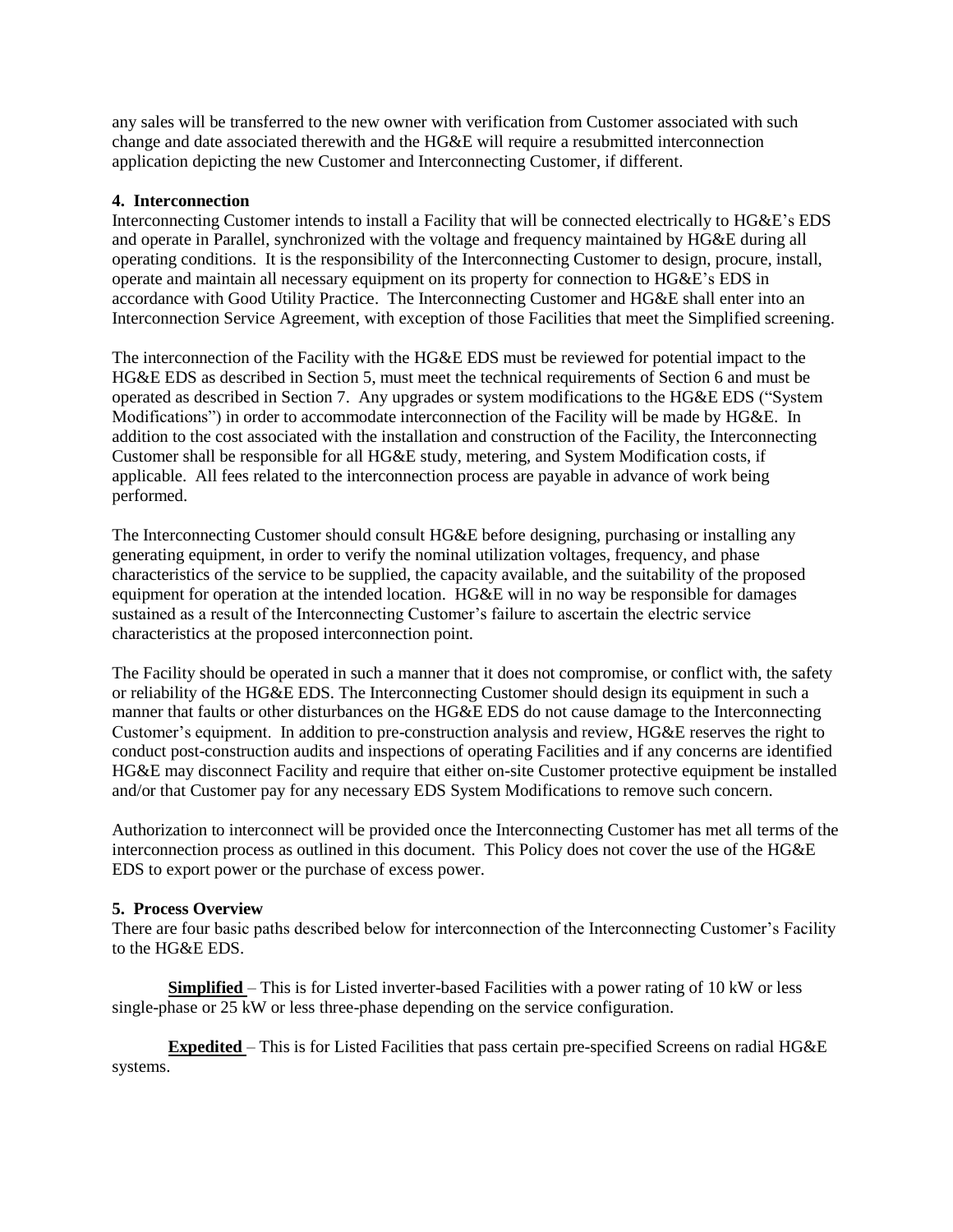**Standard** – This is for all Facilities not qualifying for either the Simplified or Expedited interconnection processes on radial HG&E systems. Connecting to the HG&E network independent of size will require this path.

**Power Purchase Agreement** – HG&E and the Customer may mutually agree to enter into a Purchase Power Agreement. Should both parties enter into a PPA, then all generation and pricing will be governed by the terms of the PPA. As noted in Section 1.1, PPA's between the Customer and a third party (ie, solar developer/owner) are not allowed.

All proposed new Facilities without respect to ownership, dispatch control or prime mover that will operate in Parallel with the HG&E EDS must submit a completed application and pay the appropriate application fee to the HG&E. Interconnecting Customers that are not likely to qualify for the Simplified or Expedited Process may opt to go directly onto the Standard Process path. Interconnecting Customers proposing to interconnect on the HG&E Network system will also go directly onto the Standard Process path. All other Interconnecting Customers must proceed through a series of Screens to determine their ultimate interconnection process path.

There is no application fee for Facilities that qualify for the Simplified Process. Expedited and Standard Process fees will be determined on a case-by-case basis.

#### **5.1 Simplified Process**

Interconnecting Customers using Listed single-phase inverter-based Facilities with power ratings of 10 kW or less receiving single-phase service from a single phase transformer, or using Listed three-phase inverter-based Facilities with power ratings 25 kW or less receiving three-phase service from a threephase transformer configuration, and requesting an interconnection on a radial feeder where the aggregate Facility capacity on the circuit is less than 7.5% of the circuit annual peak load qualify for Simplified interconnection.

The Simplified Process is as follows:

- a. Interconnecting Customer submits a Simplified Process application.
- b. HG&E verifies Facility equipment passes the Screens for Simplified Process.
	- Radial Feeder
	- Power rating  $< 7.5\%$  of feeder peak
	- $\bullet$  Listed (UL 1741)
	- Power rating  $< 10$  kW single-phase or  $< 25$  kW three-phase
	- Service type
- c. If approved, HG&E signs the application and sends a copy to the Interconnecting Customer along with a cost estimate for any necessary modifications to the HG&E EDS.
- d. Upon receipt of the signed application, the Interconnecting Customer installs the Facility. Then the Interconnecting Customer arranges for inspection of the completed installation by the local Electrical Inspector, and/or other authority having jurisdiction, and this person signs the Certificate of Completion.
- e. The Interconnecting Customer returns the Certificate of Completion to the HG&E.
- f. HG&E will inspect the Facility for compliance with this Policy.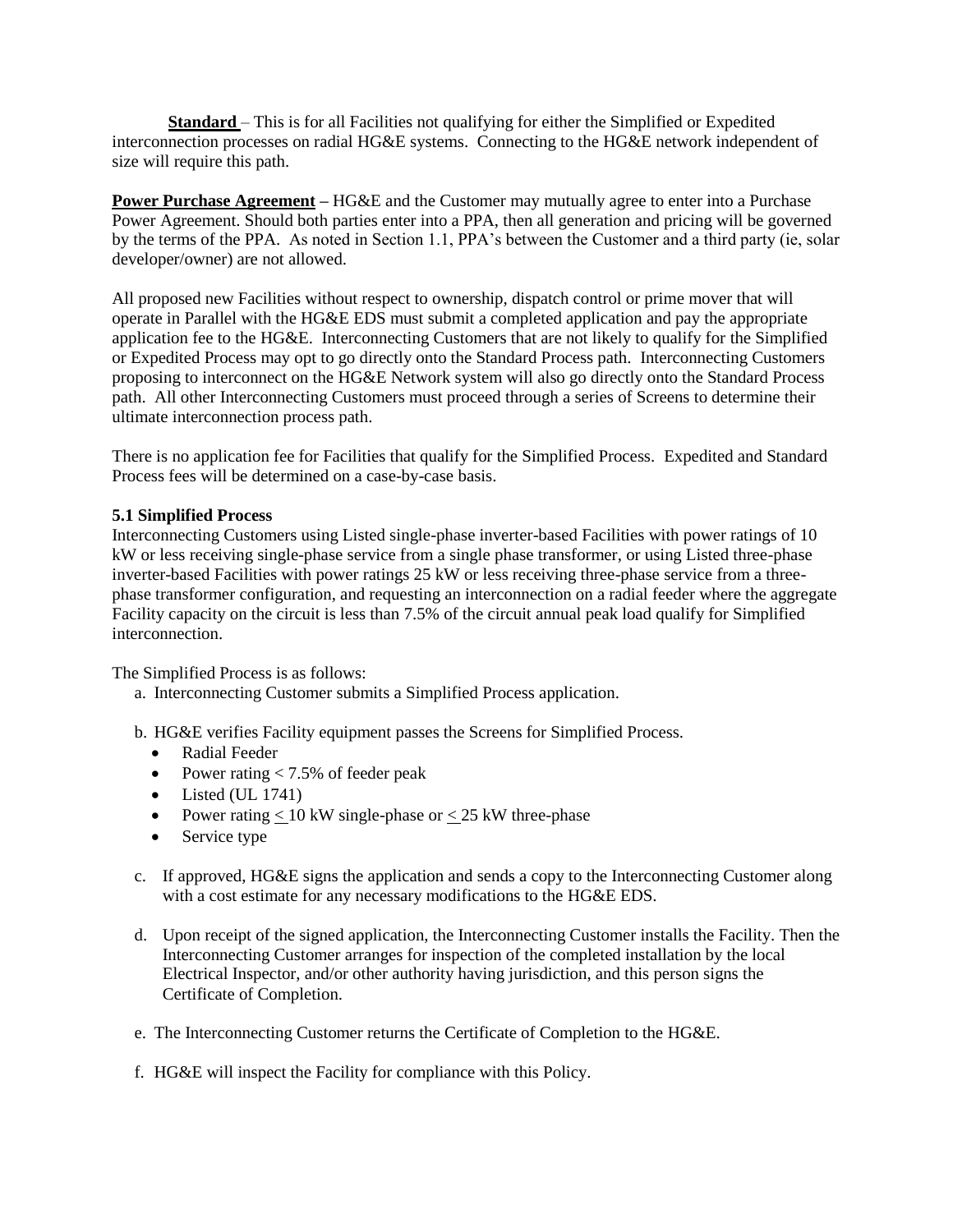g. The HG&E authorizes the Facility to operate in Parallel.

# **5.2 Expedited Process**

Interconnecting Customers not qualifying for the Simplified Process or not in the Standard Process must pass a series of Screens before qualifying for Expedited interconnection. Depending on whether one or more Screens are passed, additional steps may be required.

The Expedited Process is as follows:

- a. Interconnecting Customer submits an Expedited / Standard Process application.
- b. HG&E verifies Facility equipment passes the Screens for Expedited Process.
	- Radial Feeder
	- $\bullet$  Power rating  $<$  15% of feeder peak
	- Listed (UL 1741)
	- Power rating  $\leq 50$  kW single-phase or  $\leq 150$  kW three-phase
	- Service type
	- Voltage drop on start  $< 2.5\%$  primary and 5.0% for secondary
	- Compliance with IEEE Standards 1547 and 1547.1.
	- Fault current contribution < 10% of the feeder fault current
	- Transient stability appropriate for feeder
- c. HG&E may conduct internal studies as to identify System Modifications to the EDS made necessary by the Facility.
- d. HG&E prepares and sends the Interconnecting Customer a cost estimate and an appropriate executable Interconnection Service Agreement.
- e. If one or more Screens are not passed the Facility will become subject to the Standard Process.
- f. Interconnecting Customer returns the signed Interconnection Service Agreement.
- g. HG&E executes the Interconnection Service Agreement.
- h. Interconnecting Customer completes installation and, upon receipt of payment, the HG&E completes System Modifications as required.
- i. HG&E inspects completed installation for compliance with this Policy and attends a Witness Test. Then the Interconnecting Customer arranges for inspection of the completed installation by the local Electrical Inspector, and/or other authority having jurisdiction, and this person signs the Certificate of Completion.
- j. Interconnecting Customer sends Certificate of Completion to HG&E.
- k. The HG&E authorizes the Facility to operate in Parallel.

#### **5.3 Standard Process**

All Facilities not qualified for the Simplified Process or the Expedited Process must use the Standard Process.

The Standard Process is as follows:

a. Interconnecting Customer submits an Expedited / Standard Process application.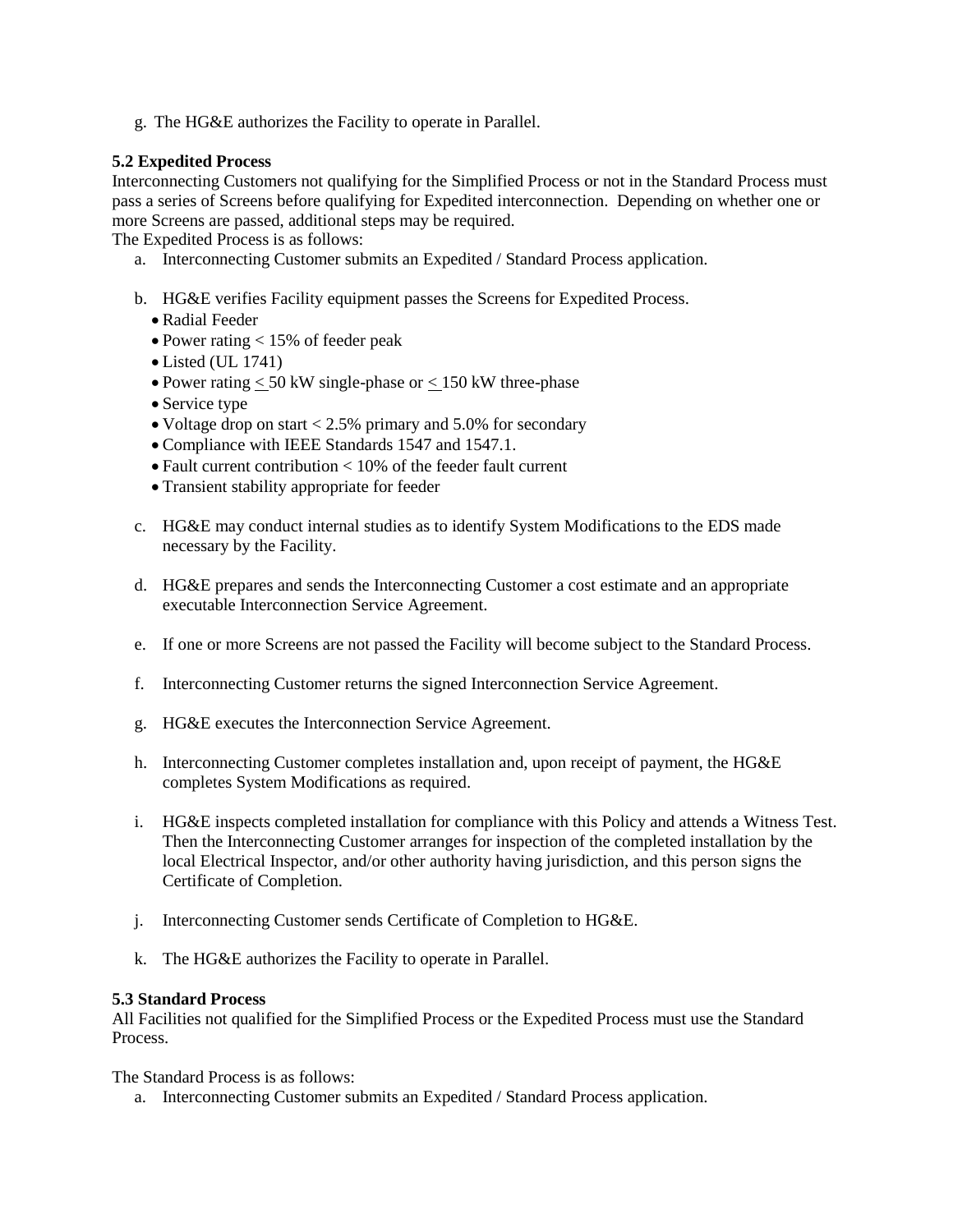- b. HG&E will conduct an initial review of the application. A meeting will be held between HG&E and the Interconnecting Customer. At this meeting, HG&E will provide the Interconnecting Customer with pertinent information.
- c. HG&E will provide a cost estimate for the study to determine any System Modifications to the EDS that are required.
- d. Interconnecting Customer pays for study.
- e. The HG&E will perform the study and determine the cost of required System Modifications.
- f. HG&E prepares and sends the Interconnecting Customer a cost estimate and an appropriate executable Interconnection Service Agreement.
- g. Interconnecting Customer returns the signed Interconnection Service Agreement.
- h. HG&E executes the Interconnection Service Agreement.
- i. Interconnecting Customer completes installation and, upon receipt of payment, the HG&E completes System Modifications as required.
- j. HG&E inspects completed installation for compliance with this Policy and attends a Witness Test. Then the Interconnecting Customer arranges for inspection of the completed installation by the local Electrical Inspector, and/or other authority having jurisdiction, and this person signs the Certificate of Completion.
- k. Interconnecting Customer sends Certificate of Completion to HG&E.
- l. The HG&E authorizes the Facility to operate in Parallel.

#### **6. Interconnection Requirements**

Interconnecting Customer shall design and construct the Facility in accordance with the applicable manufacturer's instructions and in compliance with Good Utility Practices and the requirements of this Policy.

Requirements are as follows:

- a. **Permits and Regulatory Approvals -** The Customer shall be solely responsible for obtaining and maintaining all City, State, and Federal authorizations, permits, licenses and other approvals required for the construction, operation, maintenance, and repair of the generation Facility throughout the operating term thereof. The Customer shall provide proof of such to the Department upon request.
- b. **Transient Voltage Conditions**  Because of unusual events on the HG&E EDS, there will be transient voltage fluctuations that will result in voltages exceeding the limits of the stated ranges. The Facility must be designed to handle these transient conditions.
- c. **Noise and Harmonics**  Noise and harmonics levels shall not exceed those allowed in the most current IEEE Standard 1547.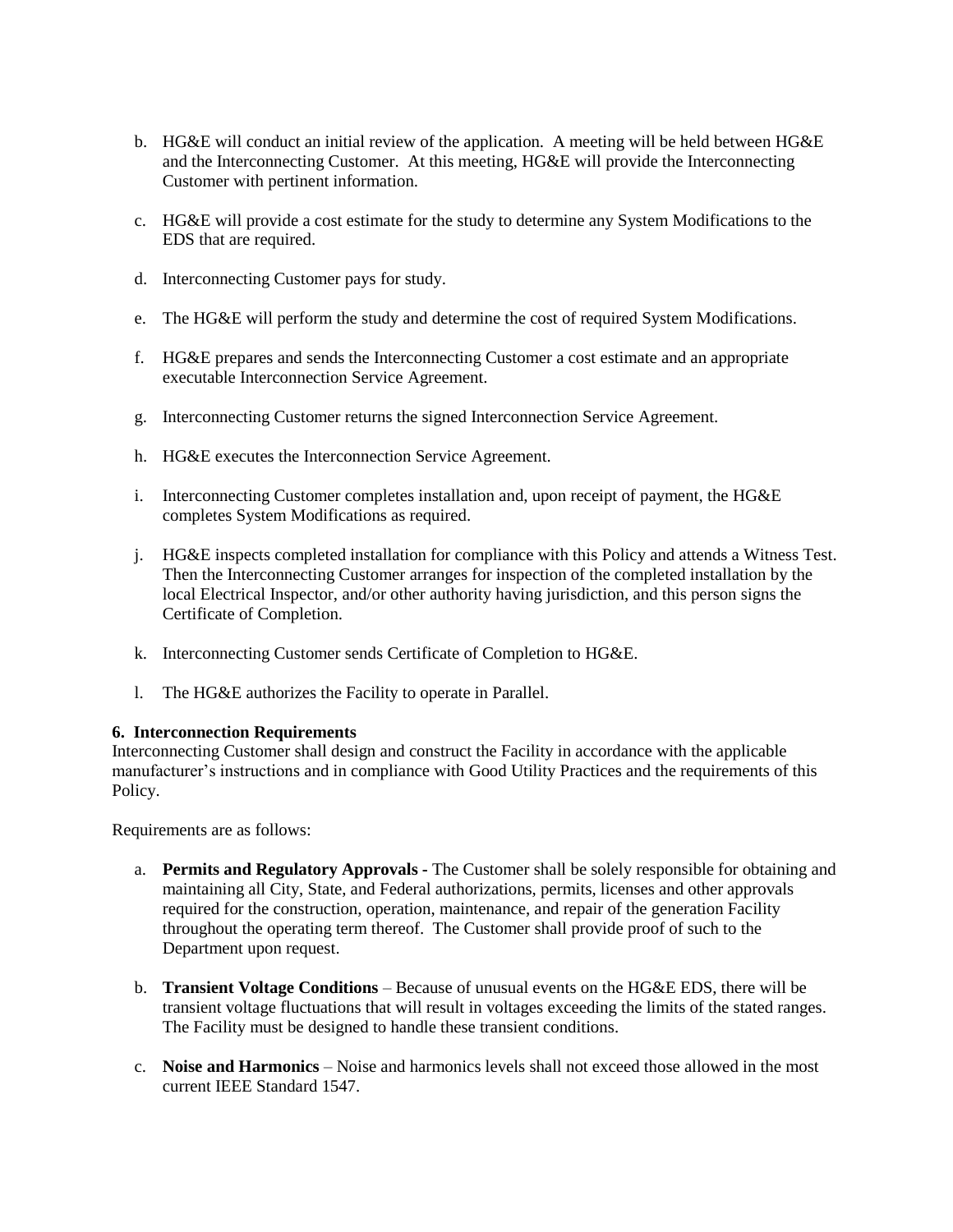- d. **Frequency**  The HG&E EDS generally operates at 60 hertz. Instantaneous deviations from 60 hertz occur infrequently and may be as much as  $+/-$  two tenths of a cycle. The Facility should be designed to handle these transient conditions.
- e. **Machine Reactive Capability** Facilities < 1 megawatt ("MW") will not be required to provide reactive capability. Facilities > 1 MW may be required to provide reactive capability to regulate and maintain distribution system voltage within an acceptable range.
- f. **Protection Requirements**  In addition to any further HG&E requirements as part of the application process, any Facility to be interconnected with the HG&E distribution system must comply with the standards listed below.
	- IEEE Standard 1547, Latest.
	- UL Standard 1741.
	- IEEE Standard 929-2000

# **7. Operating Requirements**

Interconnecting Customer shall operate and maintain the Facility in accordance with the applicable manufacturer's recommended maintenance schedule and in compliance with Good Utility Practices and all requirements of this Policy.

Requirements are as follows:

a. **No Adverse Effects; Non-Interference** - HG&E shall notify Interconnecting Customer if there is evidence that the operation of the Facility could cause disruption or deterioration of service to other customers served by HG&E or if operation of the Facility could cause damage to the HG&E EDS. Each party shall notify the other of any emergency or hazardous condition or occurrence with its equipment or facilities that could affect the safe operation of the other party's equipment or facilities.

The HG&E will operate the EDS in such a manner so as not to unreasonably interfere with the operation of the Facility. The Interconnecting Customer will protect itself from normal disturbances propagating through the HG&E EDS. Such normal disturbances shall not constitute unreasonable interference.

- b. **Safe Operation and Maintenance**  Each Party shall operate, maintain, repair and inspect and shall be fully responsible for the facilities it owns. The HG&E and the Interconnecting Customer shall each provide equipment on its respective side of the interconnection point that adequately protects the HG&E EDS, personnel and other persons from damage and injury.
- c. **Access**  The HG&E shall have access to the disconnect switch of the Facility at all times.

# **8. Disconnection**

The HG&E may temporarily disconnect the Facility, in its sole discretion, for the following:

- a. **Emergency Conditions**  Immediate temporary disconnection. In the event that Facility damages HG&E's EDS or any of HG&E's customers' equipment or wiring, the Customer shall be solely responsible for all costs associated with the repair and/or replacement of damaged portion of such system, equipment, and/or wiring; until this condition is satisfied, HG&E reserves right to keep Facility disconnected.
- b. **Routine Maintenance, Construction and Repair**  Temporary disconnection with appropriate notice.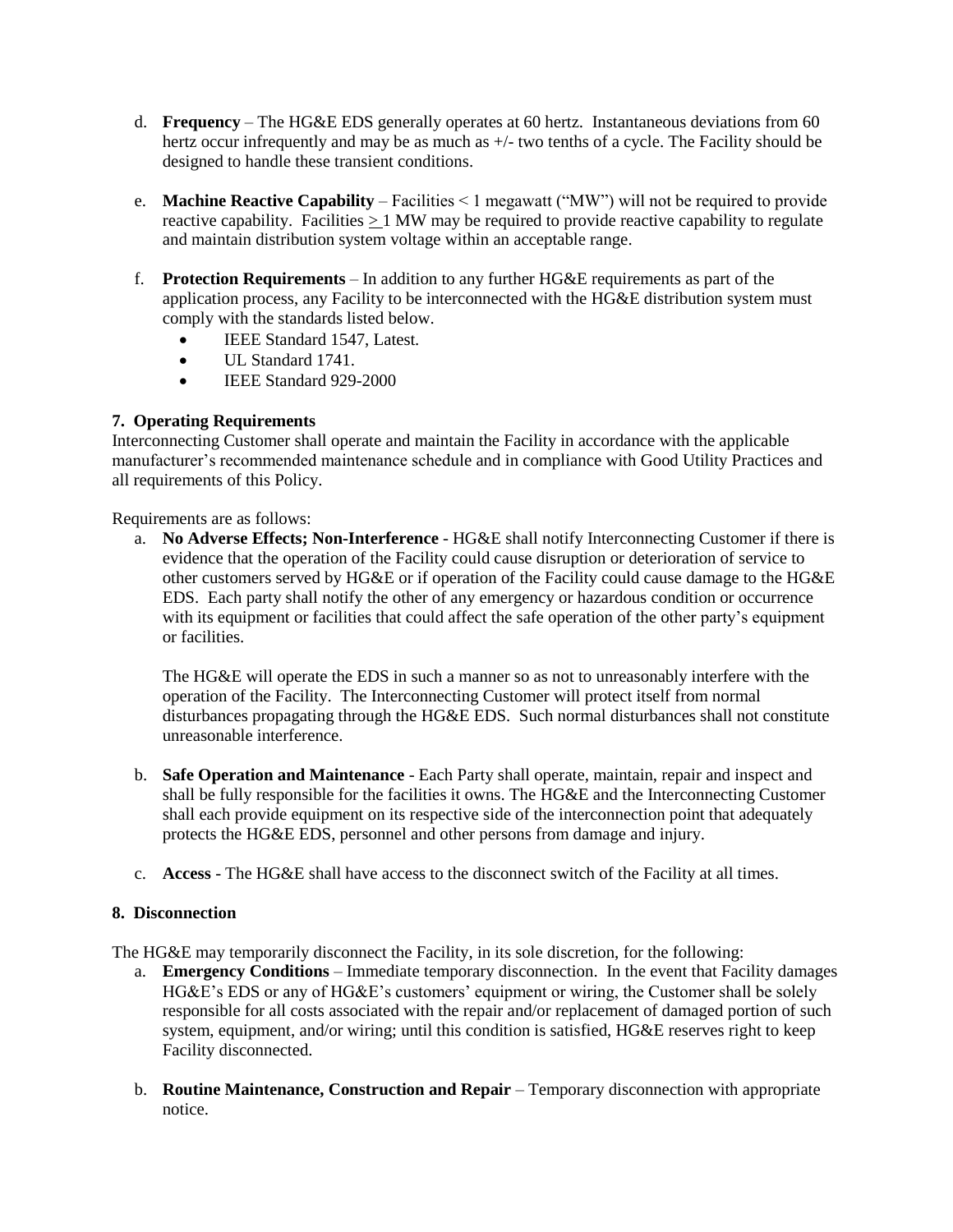- c. **Forced Outages**  Immediate temporary disconnection.
- d. **Non-Emergency Adverse Operating Effects**  Temporary disconnection with appropriate notice.
- e. **Modification of the Facility**  Immediate temporary disconnection. Reconnection only after Interconnecting Customer proves satisfactory compliance with this policy.

The HG&E and/or the Interconnecting Customer may permanently disconnect the Facility per the following; subject to HG&E terminating service with sufficient notice that it is doing so because the Facility i) failed to operate for any consecutive twelve-month period, ii) impairs the operation of HG&E's EDS or service to other customers or materially impairs the local circuit or iii) has not complied with this Policy or other applicable City, State or Federal requirements and the Customer does not cure after a sixty (60) day notice the problem at its sole expense.

**a. Simplified Process –** Either party may permanently disconnect the Facility upon sixty (60) days advance written notice to the other party.

**b. Expedited/Standard Process –** Either party may permanently disconnect the Facility in accordance with their contractual agreement.

## **9. Limitation of Liability, Indemnification, and Insurance**

HG&E shall not be liable, directly or indirectly, to the Customer or any other person for any loss, injury, damage, casualty, fees or penalties, asserted on the basis of any theory, arising from, related to or caused by the construction, installation, operation, maintenance or repair of the Facility, and associated equipment and wiring, except to the extent of its own gross negligence or willful misconduct, but only to the extent permitted by law. Neither by inspection nor non-rejection nor in any other way does HG&E give any warranty, expressed or implied as to the adequacy, safety or other characteristics of any equipment, wiring or devices, installed on the Customer's premises, including the Facility. HG&E will not be held liable for any financial harm that this Policy or modifications to this Policy cause the Customer, Interconnecting Customer, and/or the Facility.

The Customer shall indemnify and hold harmless HG&E, its board members, managers, employees, agents, consultants, attorneys and assigns from and against any and all losses, claims, damages, costs, demands, fines, judgments, penalties, payments and liabilities, together with any costs and expenses (including attorneys' fees) incurred in connection with, resulting from, relating to or arising out of the construction, operation, maintenance and repair of the Facility, including the Customer's failure to comply with this Policy or any abnormality or failure in the operation of the Facility, or any adverse impact to HG&E's EDS or its other customers.

The Customer shall maintain sufficient insurance to cover any damage to HG&E's system caused by the construction, operation, maintenance and repair of the Facility and shall name HG&E as an additional insured. The Customer shall provide HG&E with proof of satisfactory insurance upon request by HG&E.

#### **10. Amendments/Modification**

The terms and conditions of this Distributed Generation Policy are subject to amendment and/or modification at any time by the HG&E, in its sole discretion, for the protection of its distribution system, service territory, or its customers. The Interconnecting Customer agrees to be bound by any such amendment and/or modification.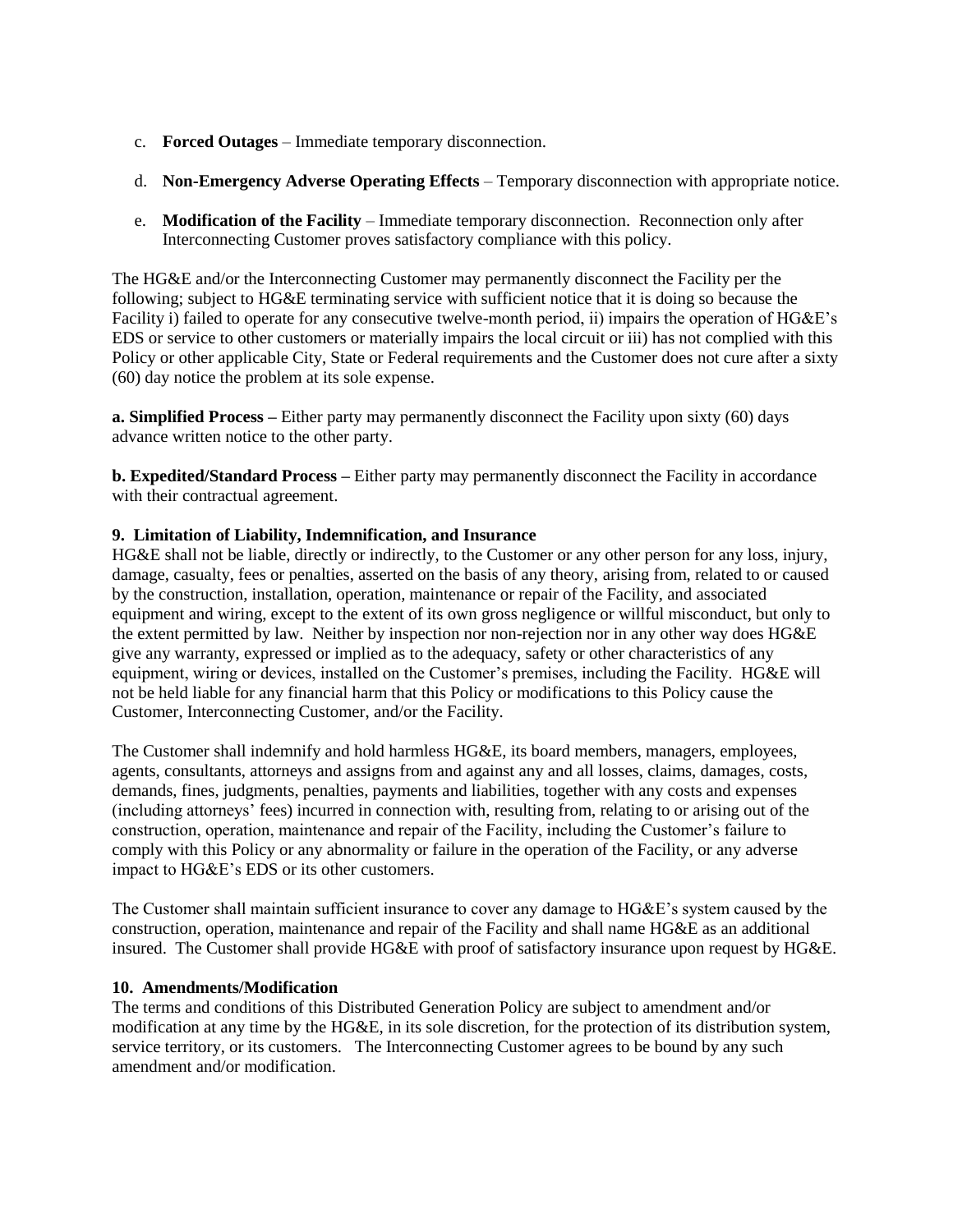

# **Simplified Process Interconnection Application and Service Agreement**

| Contact Information:                                                                                                                                                                                                               |                                           |                        |  |
|------------------------------------------------------------------------------------------------------------------------------------------------------------------------------------------------------------------------------------|-------------------------------------------|------------------------|--|
| Legal Name and Address of Interconnecting Customer (or, Company name, if appropriate)                                                                                                                                              |                                           |                        |  |
|                                                                                                                                                                                                                                    |                                           |                        |  |
| Contact Person, if Company:                                                                                                                                                                                                        |                                           |                        |  |
| Mailing Address:                                                                                                                                                                                                                   |                                           |                        |  |
| City: <u>City:</u> Zip Code:                                                                                                                                                                                                       |                                           |                        |  |
|                                                                                                                                                                                                                                    |                                           |                        |  |
| Facsimile Number: E-Mail Address: E-Mail Address:                                                                                                                                                                                  |                                           |                        |  |
| Alternative Contact Information (e.g., system installation contractor or coordinating company, if appropriate):                                                                                                                    |                                           |                        |  |
|                                                                                                                                                                                                                                    |                                           |                        |  |
| Mailing Address: National Address: National Address: National Address: National Address: National Address: National Address: National Address: National Address: National Address: National Address: National Address: Nationa     |                                           |                        |  |
| City: <u>City:</u> Zip Code:                                                                                                                                                                                                       |                                           |                        |  |
|                                                                                                                                                                                                                                    |                                           |                        |  |
|                                                                                                                                                                                                                                    |                                           |                        |  |
| Electrical Contractor Contact Information (if appropriate):                                                                                                                                                                        |                                           |                        |  |
|                                                                                                                                                                                                                                    |                                           |                        |  |
|                                                                                                                                                                                                                                    |                                           |                        |  |
| City: City: City: City: City: City: City: City: City: City: City: City: City: City: City: City: City: City: City: City: City: City: City: City: City: City: City: City: City: City: City: City: City: City: City: City: City:      |                                           |                        |  |
|                                                                                                                                                                                                                                    |                                           |                        |  |
| <b>Facility Information:</b>                                                                                                                                                                                                       |                                           |                        |  |
| <b>Address of Facility:</b><br><u> 1989 - Andrea Station, amerikansk politik (</u>                                                                                                                                                 |                                           |                        |  |
| City: <u>City:</u> 22ip Code:                                                                                                                                                                                                      |                                           |                        |  |
|                                                                                                                                                                                                                                    |                                           |                        |  |
|                                                                                                                                                                                                                                    |                                           | <b>Account Number:</b> |  |
| Generator/Inverter Manufacturer: Model Name and Number: Quantity:                                                                                                                                                                  |                                           |                        |  |
| Nameplate Rating: (kW) (kW) (kVA) (AC Volts) Single or Three Phase                                                                                                                                                                 |                                           |                        |  |
| System Design Capacity: _________ (kVA) ______ (kVA) Battery Backup: Yes _________ No                                                                                                                                              |                                           |                        |  |
| Net Metering: If Renewably Fueled, will the account be Net Metered? Yes________________ No                                                                                                                                         |                                           |                        |  |
| Prime Mover: Photovoltaic<br>$\perp$                                                                                                                                                                                               |                                           |                        |  |
| Energy Source: Solar $\Box$ Wind $\Box$ Hydro $\Box$ Diesel $\Box$ Natural Gas $\Box$ Fuel Oil $\Box$ Other $\Box$                                                                                                                 |                                           |                        |  |
|                                                                                                                                                                                                                                    |                                           | N <sub>0</sub>         |  |
| Estimated Install Date: _____________                                                                                                                                                                                              | Estimated In-Service Date: ______________ |                        |  |
| <b>Interconnecting Customer Signature</b>                                                                                                                                                                                          |                                           |                        |  |
| I hereby certify that, to the best of my knowledge, all of the information provided in this application is true and I agree to the<br>Terms and Conditions on the following page:                                                  |                                           |                        |  |
|                                                                                                                                                                                                                                    |                                           |                        |  |
| Please attach any documentation provided by the inverter manufacturer describing the inverter's UL 1741 listing.                                                                                                                   |                                           |                        |  |
|                                                                                                                                                                                                                                    |                                           |                        |  |
| Approval to Install Facility (For Company use only)                                                                                                                                                                                |                                           |                        |  |
| Installation of the Facility is approved contingent upon the terms and conditions of this Agreement, and agreement to any<br>system modifications, if required (Are system modifications required? Yes __No __To be Determined __) |                                           |                        |  |
|                                                                                                                                                                                                                                    |                                           |                        |  |
| Application ID Number: Company Waives inspection/Witness Test Yes ■No                                                                                                                                                              |                                           |                        |  |
|                                                                                                                                                                                                                                    |                                           |                        |  |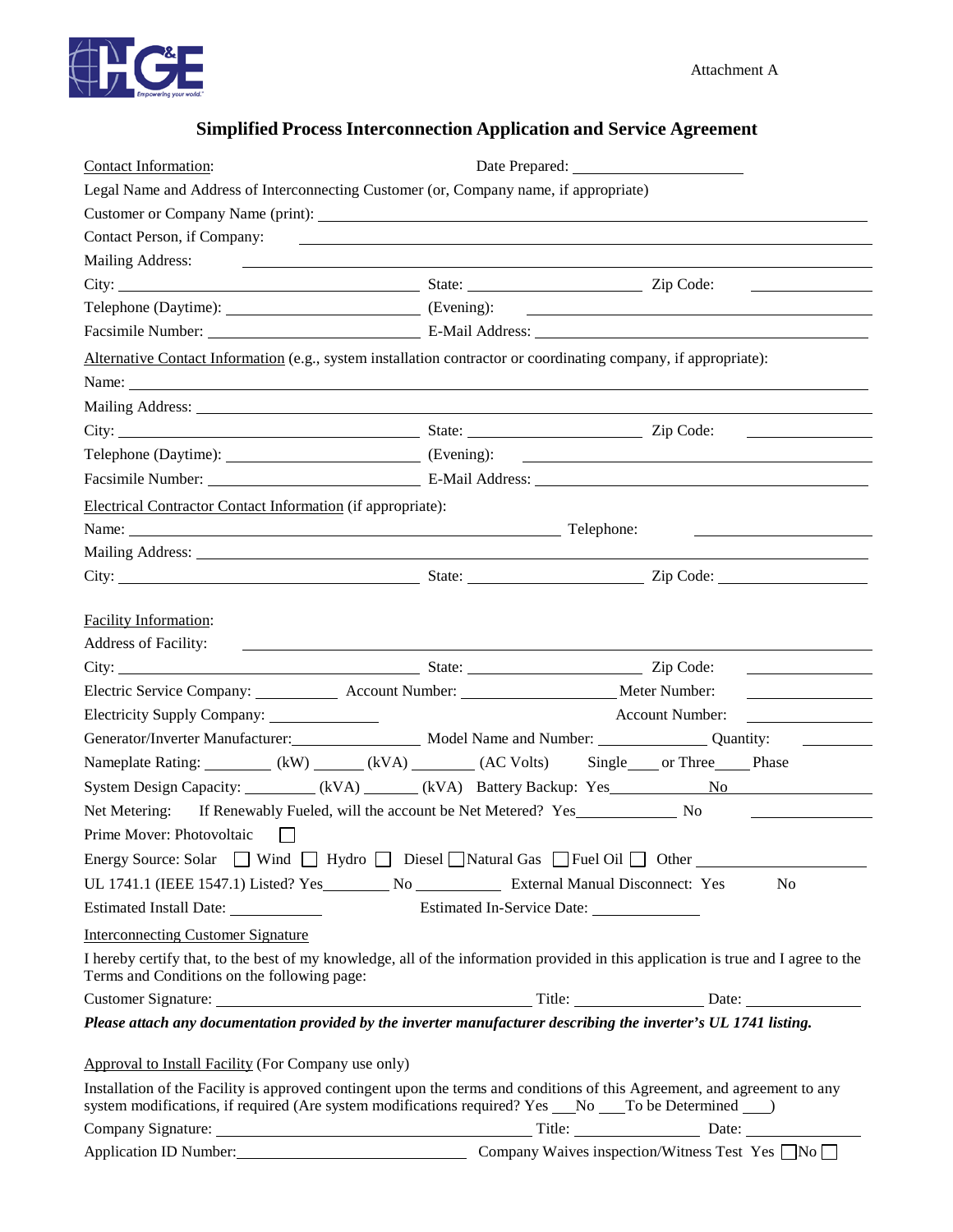# TERMS AND CONDITIONS FOR SIMPLIFIED INTERCONNECTIONS

1. Construction of the Facility. The Interconnecting Customer may proceed to construct the Facility once the Approval to Install the Facility has been signed by the Company.

2. Interconnection and operation. The Interconnecting Customer may operate the Facility and interconnect with the Company's system once the following has occurred:

2.1. Terms and Conditions: Customer returns signed copy of this form to Company at address noted.

2.2. Inverter Documentation: Customer submits documentation indicating IEEE 1547 / UL1741 listing. 2.3. Municipal Inspection: Upon completing construction, the Interconnecting Customer will cause the Facility to be inspected or otherwise certified by the local electrical wiring inspector with jurisdiction. 2.4. Certificate of Completion: The Interconnecting Customer returns the Certificate of Completion to the Company at address noted.

2.5. Company has completed or waived the right to inspection. If witness test is deemed waived, customer submits photographs of installed distributed generation system and external AC disconnect switch. 2.6. Company has issued interconnection approval.

3. Company Right of Inspection. Within ten (10) business days after receipt of the Certificate of Completion, the Company may, upon reasonable notice and at a mutually convenient time, conduct an inspection of the Facility to ensure that all equipment has been appropriately installed and that all electrical connections have been made in accordance with the Company Rules and Regulations. The Company has the right to disconnect the Facility in the event of improper installation or failure to return Certificate of Completion. If the Company does not inspect in 10 days or by mutual agreement of the Parties, the Witness Test is deemed waived.

4. Safe Operations and Maintenance. The Interconnecting Customer shall be fully responsible to operate, maintain, and repair the Facility.

5. Access. The Company shall have access to the disconnect switch (if required) of the Facility at all times.

6. Disconnection. The Company may temporarily disconnect the Facility to facilitate planned or emergency Company work.

7**.** Metering and Billing. All Facilities approved under this Agreement qualify for Distributed Generation, as approved by HG&E from time to time, and must comply with Section 3 of the Distributed Generation Policy.

8. Indemnification. Interconnecting Customer and Company shall each indemnify, defend and hold the other, its directors, officers, employees and agents (including, but not limited to, Affiliates and contractors and their employees), harmless from and against all liabilities, damages, losses, penalties, claims, demands, suits and proceedings of any nature whatsoever for personal injury (including death) or property damages to unaffiliated third parties that arise out of, or are in any manner connected with, the performance of this Agreement by that party, except to the extent that such injury or damages to unaffiliated third parties may be attributable to the negligence or willful misconduct of the party seeking indemnification.

9. Limitation of Liability. Each party's liability to the other party for any loss, cost, claim, injury, liability, or expense, including reasonable attorney's fees, relating to or arising from any act or omission in its performance of this Agreement, shall be limited to the amount of direct damage actually incurred. In no event shall either party be liable to the other party for any indirect, incidental, special, consequential, or punitive damages of any kind whatsoever.

10. Termination. This Agreement may be terminated under the following conditions:

10.1. By Mutual Agreement. The Parties agree in writing to terminate the Agreement.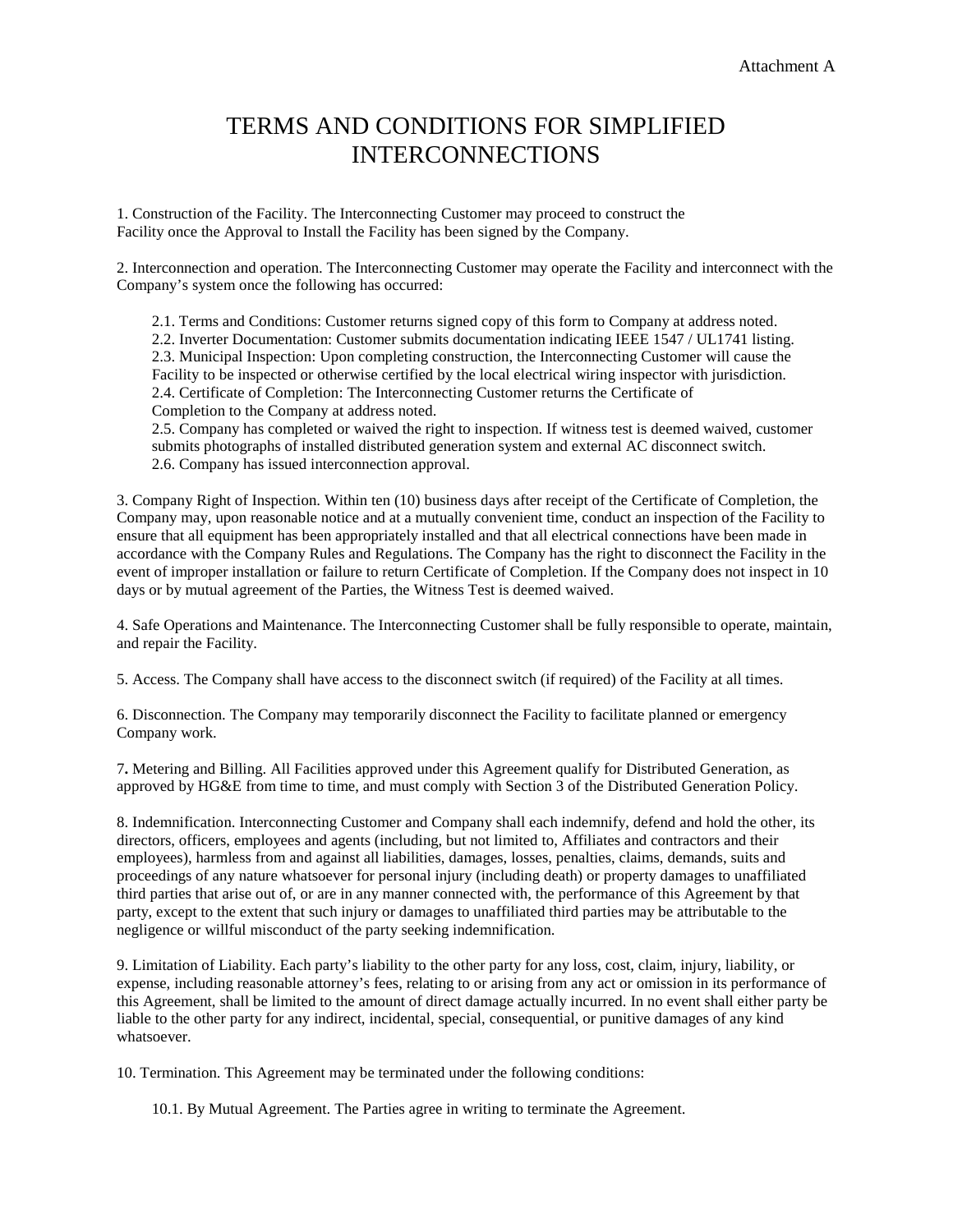10.2. By Interconnecting Customer. The Interconnecting Customer may terminate this Agreement by providing written notice to Company.

10.3. By the Company. The Company may terminate this Agreement (1) if the Facility fails to operate for any consecutive 12 month period, or (2) in the event that the Facility impairs the operation of the electric distribution system or service to other customers or materially impairs the local circuit and the Interconnecting Customer does not cure the impairment.

11. Assignment/Transfer of Ownership of the Facility: This Agreement shall survive the transfer of ownership of the Facility to a new owner when the new owner agrees in writing to comply with the terms of this Agreement and so notifies the Company.

12. Interconnection: Rules and Regulations and any other applicable requirements previously stated by Company to Customer in the Purchase and Sale Agreement.

Customer Signature

I hereby certify that, to the best of my knowledge, all of the information provided in the application is true and I agree to the Terms and Conditions above.

Interconnecting Customer Signature: \_\_\_\_\_\_\_\_\_\_\_\_\_\_\_\_\_\_\_\_\_\_\_\_\_\_\_\_\_\_\_\_\_\_\_\_\_\_\_\_\_\_\_

Interconnecting Customer Name (Printed): \_\_\_\_\_\_\_\_\_\_\_\_\_\_\_\_\_\_\_\_\_\_\_\_\_\_\_\_\_\_\_\_\_\_\_\_\_\_\_\_\_\_\_

Interconnection Application ID#: \_\_\_\_\_\_\_\_\_\_\_\_\_

Title: \_\_\_\_\_\_\_\_\_\_\_\_\_\_\_\_\_\_\_\_\_\_\_\_\_\_\_ Date: \_\_\_\_\_\_\_\_\_\_\_\_\_\_\_\_

As a condition of interconnection you are required to send (email preferred) a signed copy of this form to:

Name: Brian Beauregard Company: City of Holyoke Gas & Electric Department Address: 99 Suffolk Street Holyoke, MA 01040 Email: bbeauregard@hged.com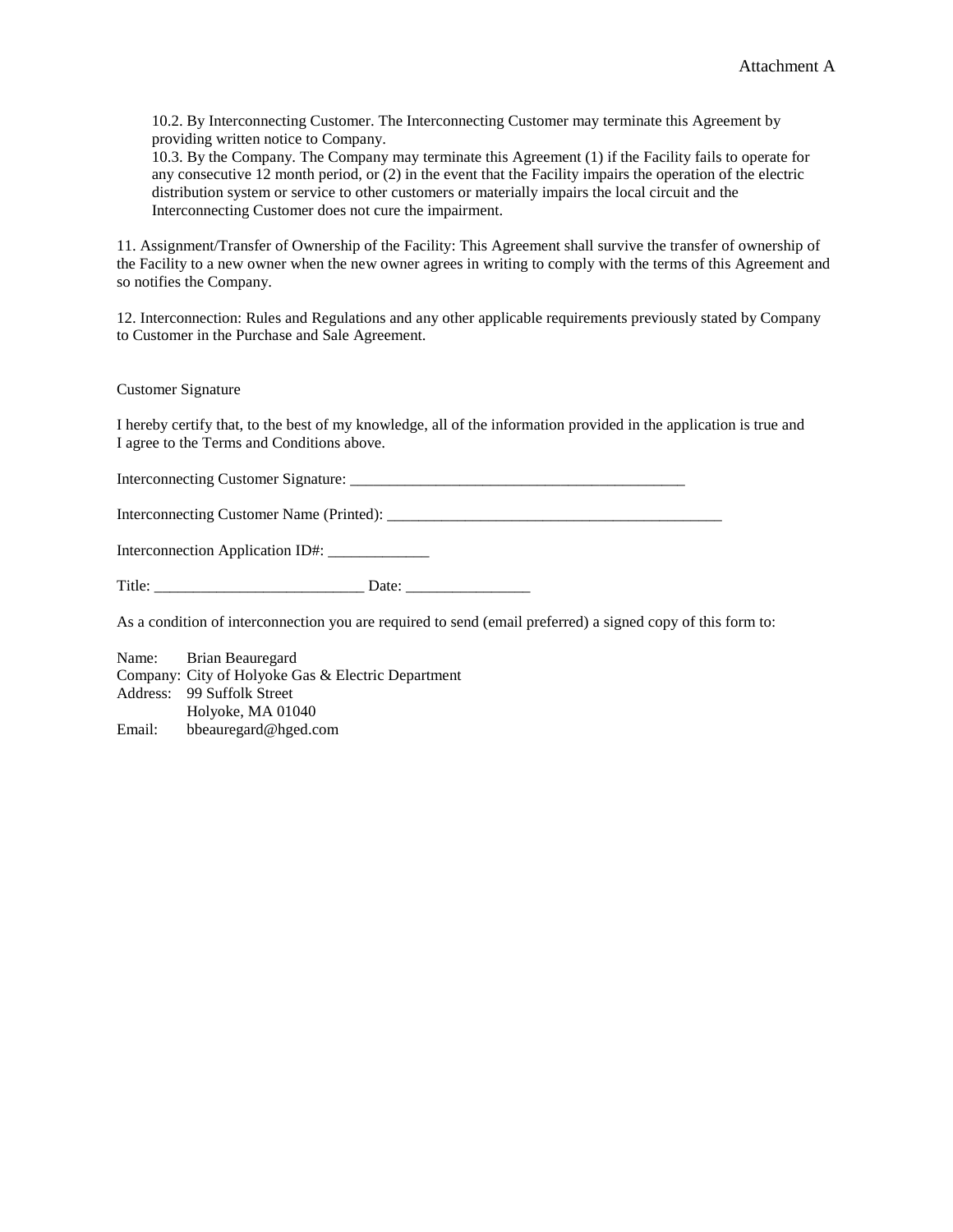

# **EXPEDITED/STANDARD PROCESS INTERCONNECTION APPLICATION**

| Date Prepared:                                                                                                                                                                                                |                                                                                                                                                                                                                               |            |
|---------------------------------------------------------------------------------------------------------------------------------------------------------------------------------------------------------------|-------------------------------------------------------------------------------------------------------------------------------------------------------------------------------------------------------------------------------|------------|
| <b>Contact Information:</b>                                                                                                                                                                                   |                                                                                                                                                                                                                               |            |
| Legal Name and address of Interconnecting Customer applicant (or, if an Individual, Individual's Name)                                                                                                        |                                                                                                                                                                                                                               |            |
| Mailing                                                                                                                                                                                                       |                                                                                                                                                                                                                               | Address:   |
|                                                                                                                                                                                                               |                                                                                                                                                                                                                               | Zip Code:  |
|                                                                                                                                                                                                               |                                                                                                                                                                                                                               | (Evening): |
|                                                                                                                                                                                                               |                                                                                                                                                                                                                               |            |
| Alternative Contact Information (if different from Applicant)                                                                                                                                                 |                                                                                                                                                                                                                               |            |
| Mailing                                                                                                                                                                                                       |                                                                                                                                                                                                                               | Address:   |
| City: State: State:                                                                                                                                                                                           |                                                                                                                                                                                                                               | Zip Code:  |
|                                                                                                                                                                                                               |                                                                                                                                                                                                                               | (Evening): |
|                                                                                                                                                                                                               |                                                                                                                                                                                                                               |            |
| (without my name and address) to be reviewed by the Massachusetts DG Collaborative that is exploring<br>ways to further expedite future interconnections." Yes_ No_<br><b>Generating Facility Information</b> |                                                                                                                                                                                                                               |            |
| Electric Service Company: HG&E Account Number (if available): __________                                                                                                                                      |                                                                                                                                                                                                                               |            |
| Type of Generating Unit: Synchronous Induction Inverter                                                                                                                                                       |                                                                                                                                                                                                                               |            |
|                                                                                                                                                                                                               |                                                                                                                                                                                                                               |            |
| Nameplate Rating: _____(kVAR) ______(Volts) _______ Single ______ or 3______ Phase                                                                                                                            |                                                                                                                                                                                                                               |            |
| System Total Design Capacity: _________(KW DC <sub>STC</sub> ) _______(kVA)                                                                                                                                   |                                                                                                                                                                                                                               |            |
| Prime Mover: Fuel Cell_ Recip Engine__ Gas Turb__ Steam Turb__ Microturbine_PV_Other__                                                                                                                        |                                                                                                                                                                                                                               |            |
| Energy Source: Solar__ Wind__ Hydro__ Diesel__ Natural Gas___ Fuel Oil__ Other____                                                                                                                            |                                                                                                                                                                                                                               |            |
| IEEE 1547.1 (UL 1741) Yes No ____                                                                                                                                                                             |                                                                                                                                                                                                                               |            |
| Need an air quality permit from DEP? Yes _____ No _____ Not Sure ____                                                                                                                                         |                                                                                                                                                                                                                               |            |
| If "yes", have you applied for it? Yes ______No_______                                                                                                                                                        |                                                                                                                                                                                                                               |            |
| Is there other electrical work being done in the facility? Yes                                                                                                                                                | No represents the New York of the New York of the New York of the New York of the New York of the New York of the New York of the New York of the New York of the New York of the New York of the New York of the New York of |            |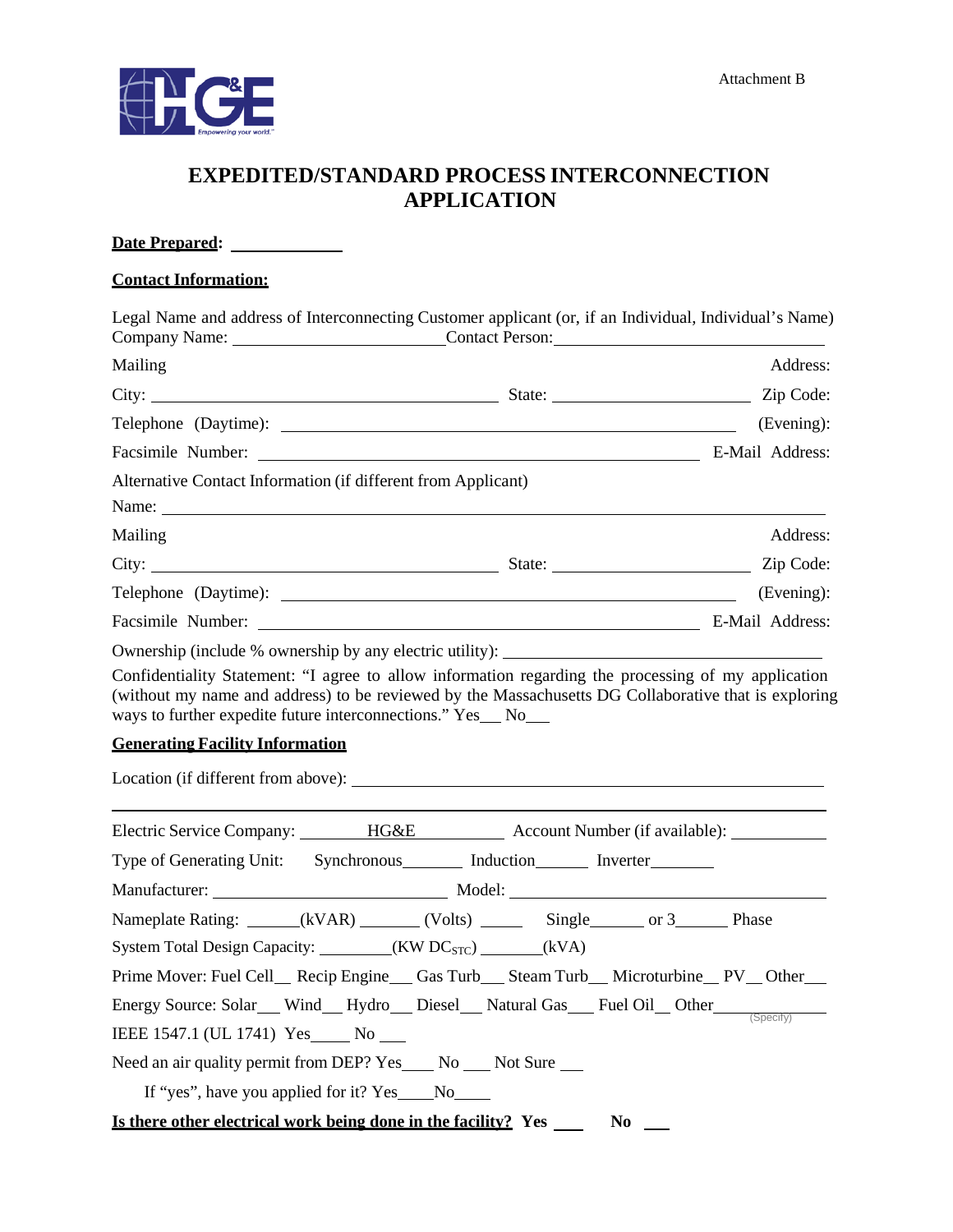

| Planning to Export Power? Yes No                                          |                       | A Cogeneration Facility? Yes No      |          |
|---------------------------------------------------------------------------|-----------------------|--------------------------------------|----------|
| <b>Anticipated Export Power Purchaser:</b>                                |                       |                                      |          |
| Fixed Capacity Reservation contracted amount under Power Wheeling Service |                       |                                      |          |
| Export Form? Simultaneous Purchase/Sale                                   |                       | Net Purchase/Sale Net Metering Other |          |
| Est. Install Date:                                                        | Est. In-Service Date: | Agreement Needed By:                 | Specify) |

# **Application Process**

| I hereby certify that, to the best of my knowledge, all of the information provided in this application is |        |       |  |
|------------------------------------------------------------------------------------------------------------|--------|-------|--|
| true:                                                                                                      |        |       |  |
| <b>Interconnecting Customer Signature:</b>                                                                 | Title: | Date: |  |
| The information provided in this application is complete:                                                  |        |       |  |
| Company Signature:                                                                                         | Title: | Date: |  |

# **Generating Facility Technical Detail**

List components of the generating facility that are currently certified and/or listed to national standards

| Equipment Type<br>Manufacturer                                                                                                                                                                                                                                                                                                                                                                                                         | Model                                          | <b>National Standard</b> |
|----------------------------------------------------------------------------------------------------------------------------------------------------------------------------------------------------------------------------------------------------------------------------------------------------------------------------------------------------------------------------------------------------------------------------------------|------------------------------------------------|--------------------------|
| 1.                                                                                                                                                                                                                                                                                                                                                                                                                                     |                                                |                          |
| 2.                                                                                                                                                                                                                                                                                                                                                                                                                                     |                                                |                          |
| 3.<br><u> 1999 - Johann John Stone, mars and de format de la provincia de la provincia de la provincia de la provincia</u>                                                                                                                                                                                                                                                                                                             |                                                |                          |
| 4.                                                                                                                                                                                                                                                                                                                                                                                                                                     |                                                |                          |
| 5.                                                                                                                                                                                                                                                                                                                                                                                                                                     |                                                |                          |
| 6.                                                                                                                                                                                                                                                                                                                                                                                                                                     |                                                |                          |
| Total Number of Generating Units in Facility?                                                                                                                                                                                                                                                                                                                                                                                          |                                                |                          |
| Generator Unit Power Factor Rating: _________                                                                                                                                                                                                                                                                                                                                                                                          |                                                |                          |
| Max Adjustable Leading Power Factor? __________ Max Adjustable Lagging Power Factor? ________                                                                                                                                                                                                                                                                                                                                          |                                                |                          |
| Generator Characteristic Data (for all inverter-based machines)                                                                                                                                                                                                                                                                                                                                                                        |                                                |                          |
| Max Design Fault Contribution Current? _______                                                                                                                                                                                                                                                                                                                                                                                         |                                                | Instantaneous or RMS?    |
| Harmonics                                                                                                                                                                                                                                                                                                                                                                                                                              |                                                | Characteristics:         |
| Start-up power requirements:                                                                                                                                                                                                                                                                                                                                                                                                           |                                                |                          |
| Generator Characteristic Data (for all rotating machines)                                                                                                                                                                                                                                                                                                                                                                              |                                                |                          |
| <b>Rotating Frequency:</b><br>$\frac{1}{\text{rpm}}$                                                                                                                                                                                                                                                                                                                                                                                   | Neutral Grounding Resistor (If Applicable):    |                          |
| <b>Example 2.1 Additional Information for Synchronous Generating Units</b>                                                                                                                                                                                                                                                                                                                                                             |                                                |                          |
| Synchronous Reactance, Xd:<br>(PU)                                                                                                                                                                                                                                                                                                                                                                                                     | Transient Reactance, X'd: (PU)                 |                          |
| $\underline{\hspace{1cm}}$ (PU)<br>Subtransient Reactance, X"d:                                                                                                                                                                                                                                                                                                                                                                        | Neg Sequence Reactance, $X_2$ : _________ (PU) |                          |
| Zero Sequence Reactance, Xo: (PU)                                                                                                                                                                                                                                                                                                                                                                                                      | <b>KVA Base:</b>                               |                          |
| Field Voltage:<br>$\frac{1}{\sqrt{1-\frac{1}{2}}\sqrt{1-\frac{1}{2}}\sqrt{1-\frac{1}{2}}\sqrt{1-\frac{1}{2}}\sqrt{1-\frac{1}{2}}\sqrt{1-\frac{1}{2}}\sqrt{1-\frac{1}{2}}\sqrt{1-\frac{1}{2}}\sqrt{1-\frac{1}{2}}\sqrt{1-\frac{1}{2}}\sqrt{1-\frac{1}{2}}\sqrt{1-\frac{1}{2}}\sqrt{1-\frac{1}{2}}\sqrt{1-\frac{1}{2}}\sqrt{1-\frac{1}{2}}\sqrt{1-\frac{1}{2}}\sqrt{1-\frac{1}{2}}\sqrt{1-\frac{1}{2}}\sqrt{1-\frac{1}{2}}\sqrt{1-\frac$ | Field Current:                                 | (Amps)                   |
|                                                                                                                                                                                                                                                                                                                                                                                                                                        |                                                |                          |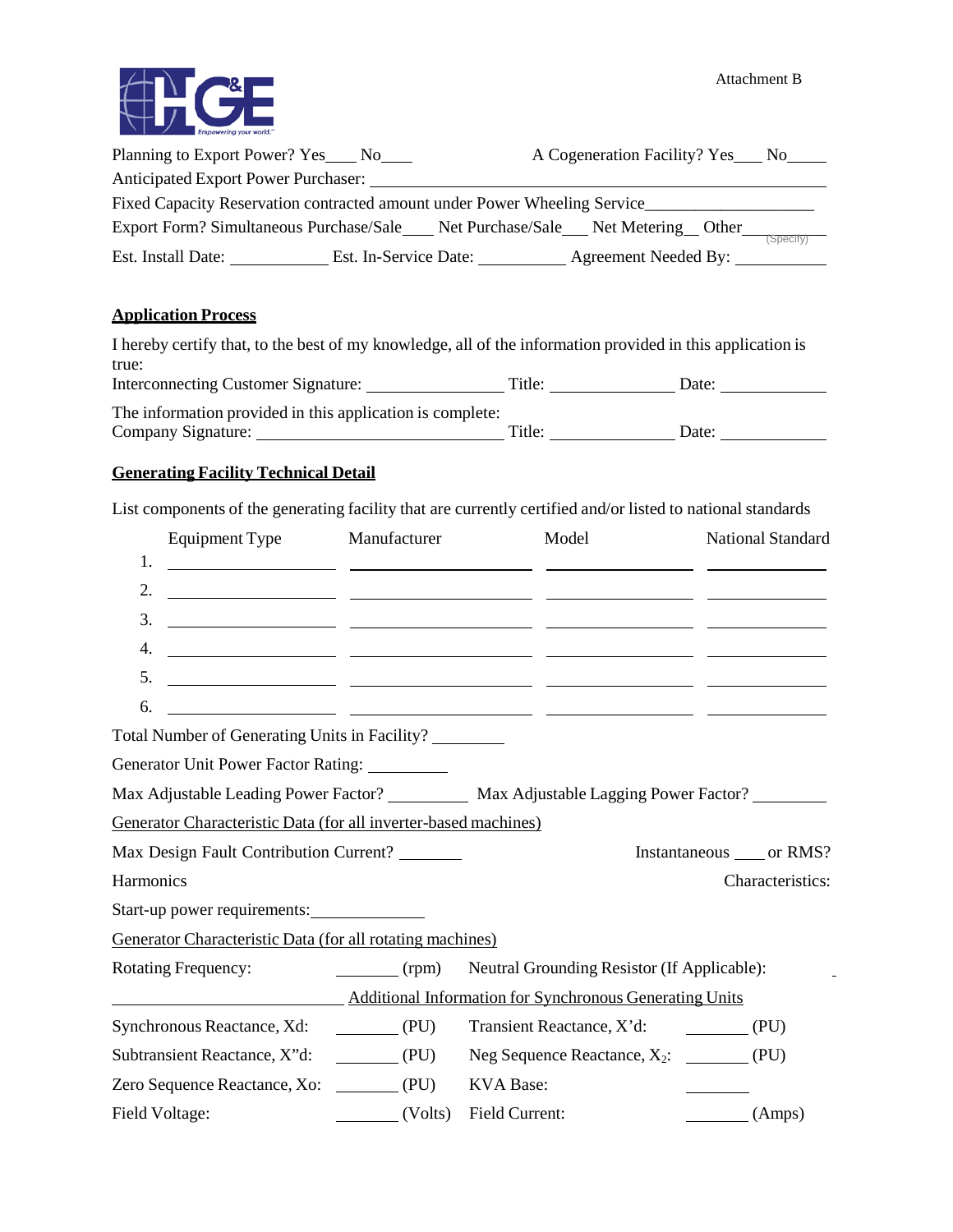

| <b>Additional information for Induction Generating Units</b>                                                                                                                                   |                                                                                                                                                                                                                                |
|------------------------------------------------------------------------------------------------------------------------------------------------------------------------------------------------|--------------------------------------------------------------------------------------------------------------------------------------------------------------------------------------------------------------------------------|
| Rotor Resistance, Rr:                                                                                                                                                                          | Stator Resistance, Rs:                                                                                                                                                                                                         |
| Rotor Reactance, Xr:                                                                                                                                                                           | Stator Reactance, Xs:                                                                                                                                                                                                          |
| Magnetizing Reactance, Xm:                                                                                                                                                                     | Short Circuit Reactance, Xd":                                                                                                                                                                                                  |
| <b>Exciting Current:</b>                                                                                                                                                                       | Temperature Rise:                                                                                                                                                                                                              |
| Frame Size:                                                                                                                                                                                    |                                                                                                                                                                                                                                |
| Total Rotating Inertia, H:                                                                                                                                                                     | Per Unit on KVA Base:                                                                                                                                                                                                          |
| Reactive Power Required In Vars (No Load):                                                                                                                                                     |                                                                                                                                                                                                                                |
| Reactive Power Required In Vars (Full Load):                                                                                                                                                   |                                                                                                                                                                                                                                |
| Additional information for Induction Generating Units that are started by motoring                                                                                                             |                                                                                                                                                                                                                                |
| <b>Motoring Power:</b><br>(KW)                                                                                                                                                                 | Design Letter:                                                                                                                                                                                                                 |
| <b>Interconnection Equipment Technical Detail</b>                                                                                                                                              |                                                                                                                                                                                                                                |
| Will a transformer be used between the generator and the point of interconnection?                                                                                                             |                                                                                                                                                                                                                                |
| Will the transformer be provided by Interconnecting Customer?                                                                                                                                  | Yes No                                                                                                                                                                                                                         |
| Transformer Data (if applicable, for Interconnecting Customer-Owned Transformer):                                                                                                              |                                                                                                                                                                                                                                |
| Nameplate Rating: _________(kVA)                                                                                                                                                               | Single ___ or Three _____ Phase                                                                                                                                                                                                |
| Transformer Impedance: (%) on a _______ KVA Base                                                                                                                                               |                                                                                                                                                                                                                                |
| If Three Phase:                                                                                                                                                                                | Transformer Primary: ________ (Volts) ____Delta _____ Wye ______ Wye Grounded _____ Other                                                                                                                                      |
|                                                                                                                                                                                                | Transformer Secondary: ______ (Volts) ___Delta ____ Wye _____ Wye Grounded ____ Other                                                                                                                                          |
| Transformer Fuse Data (if applicable, for Interconnecting Customer-Owned Fuse):                                                                                                                |                                                                                                                                                                                                                                |
|                                                                                                                                                                                                | (Attach copy of fuse manufacturer's Minimum Melt & Total Clearing Time-Current Curves)                                                                                                                                         |
|                                                                                                                                                                                                | Manufacturer: Size: Size: Size: Speed: Speed: Speed: Speed: Speed: Speed: Speed: Speed: Speed: Speed: Speed: Speed: Speed: Speed: Speed: Speed: Speed: Speed: Speed: Speed: Speed: Speed: Speed: Speed: Speed: Speed: Speed: S |
| <b>Interconnecting Circuit Breaker (if applicable):</b>                                                                                                                                        |                                                                                                                                                                                                                                |
|                                                                                                                                                                                                | Manufacturer: Type: Load Rating: Interrupting Rating: Trip Speed:<br>(Cycles)<br>(Amps)<br>(Amps)                                                                                                                              |
| Interconnection Protective Relays (if applicable):                                                                                                                                             |                                                                                                                                                                                                                                |
| (If microprocessor-controlled)                                                                                                                                                                 |                                                                                                                                                                                                                                |
| List of Functions and Adjustable Setpoints for the protective equipment or software:                                                                                                           |                                                                                                                                                                                                                                |
| <b>Setpoint Function</b>                                                                                                                                                                       | Minimum<br>Maximum                                                                                                                                                                                                             |
| 1.                                                                                                                                                                                             |                                                                                                                                                                                                                                |
| 2.<br><u> 1989 - Johann Harry Harry Harry Harry Harry Harry Harry Harry Harry Harry Harry Harry Harry Harry Harry Harry</u><br>3.                                                              |                                                                                                                                                                                                                                |
| <u> 1989 - Johann Harry Harry Harry Harry Harry Harry Harry Harry Harry Harry Harry Harry Harry Harry Harry Harry H</u><br>4.<br><u> 1989 - Johann Barn, fransk politik fotograf (d. 1989)</u> |                                                                                                                                                                                                                                |
| 5.<br><u> 1980 - Johann Barn, fransk politik (d. 1980)</u>                                                                                                                                     |                                                                                                                                                                                                                                |
| 6.                                                                                                                                                                                             |                                                                                                                                                                                                                                |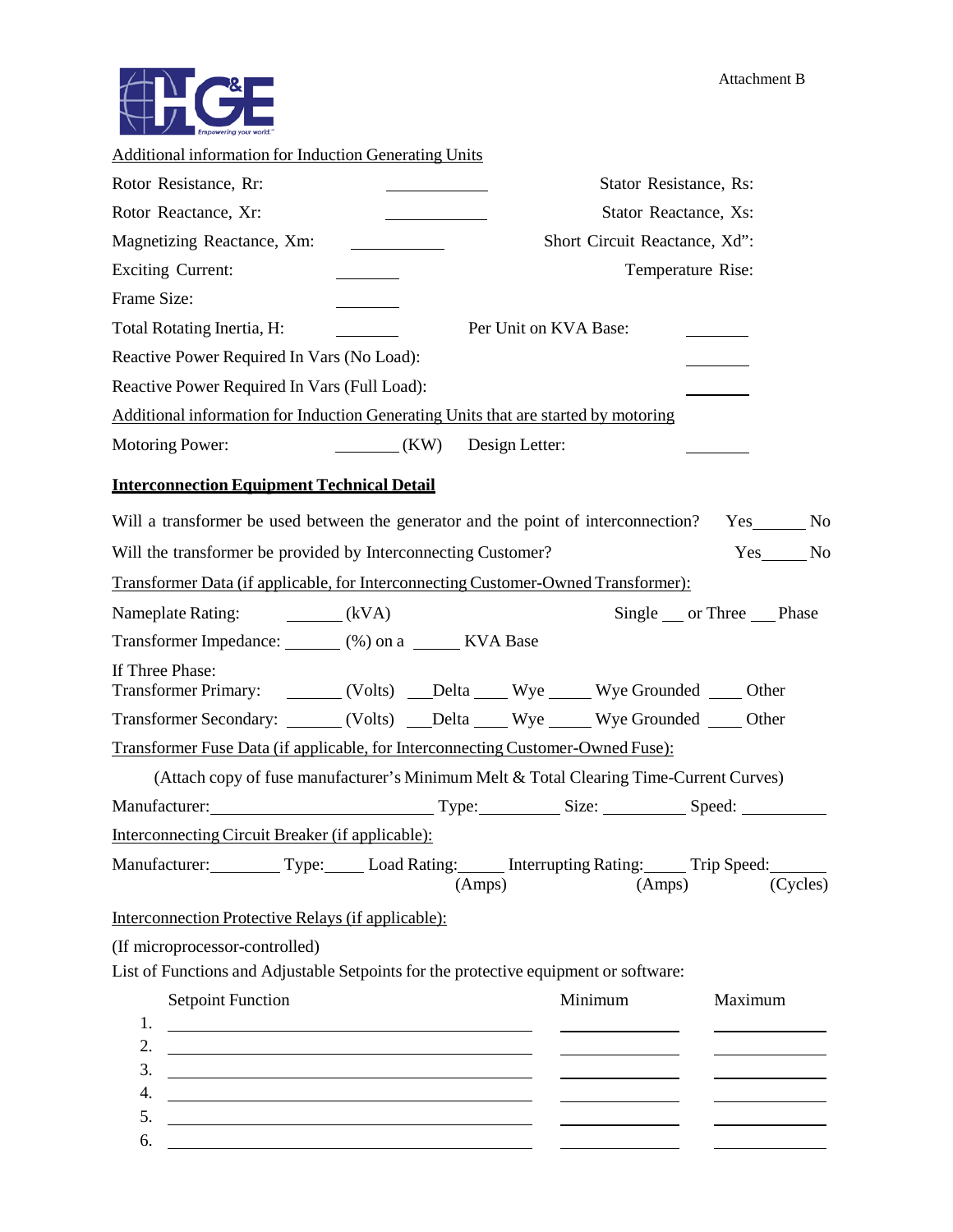

| (If discrete components)                         |                                                                       |                                                                      |  |
|--------------------------------------------------|-----------------------------------------------------------------------|----------------------------------------------------------------------|--|
|                                                  | (Enclose copy of any proposed Time-Overcurrent Coordination Curves)   |                                                                      |  |
|                                                  |                                                                       |                                                                      |  |
|                                                  |                                                                       | Manufacturer: Type: Type: Style/Catalog No.: Proposed Setting:       |  |
|                                                  |                                                                       |                                                                      |  |
|                                                  |                                                                       | Manufacturer: Type: Style/Catalog No.: Proposed Setting:             |  |
|                                                  |                                                                       | Manufacturer: Type: Style/Catalog No.: Proposed Setting:             |  |
|                                                  |                                                                       | Manufacturer: Type: Style/Catalog No.: Proposed Setting:             |  |
| <u>Current Transformer Data (if applicable):</u> |                                                                       |                                                                      |  |
|                                                  | (Enclose copy of Manufacturer's Excitation & Ratio Correction Curves) |                                                                      |  |
|                                                  |                                                                       | Manufacturer: Type: Type: Accuracy Class: Proposed Ratio Connection: |  |
|                                                  |                                                                       | Manufacturer: Type: Type: Accuracy Class: Proposed Ratio Connection: |  |
| Potential Transformer Data (if applicable):      |                                                                       |                                                                      |  |
|                                                  |                                                                       | Manufacturer: Type: Accuracy Class: Proposed Ratio Connection:       |  |
|                                                  |                                                                       | Manufacturer: Type: Type: Accuracy Class: Proposed Ratio Connection: |  |

#### **General Technical Detail**

Enclose 3 copies of site electrical One-Line Diagram showing the configuration of all generating facility equipment, current and potential circuits, and protection and control schemes with an Electrical registered professional engineer (PE) stamp in the state of Massachusetts.

Enclose 3 copies of any applicable site documentation that indicates the precise physical location of the proposed generating facility (e.g., USGS topographic map or other diagram or documentation).

Proposed Location of Protective Interface Equipment on Property: (Include Address if Different from Application Address)

Enclose copy of any applicable site documentation that describes and details the operation of the protection and control schemes.

Enclose copies of applicable schematic drawings for all protection and control circuits, relay current circuits, relay potential circuits, and alarm/monitoring circuits (if applicable).

Please enclose any other information pertinent to this installation.